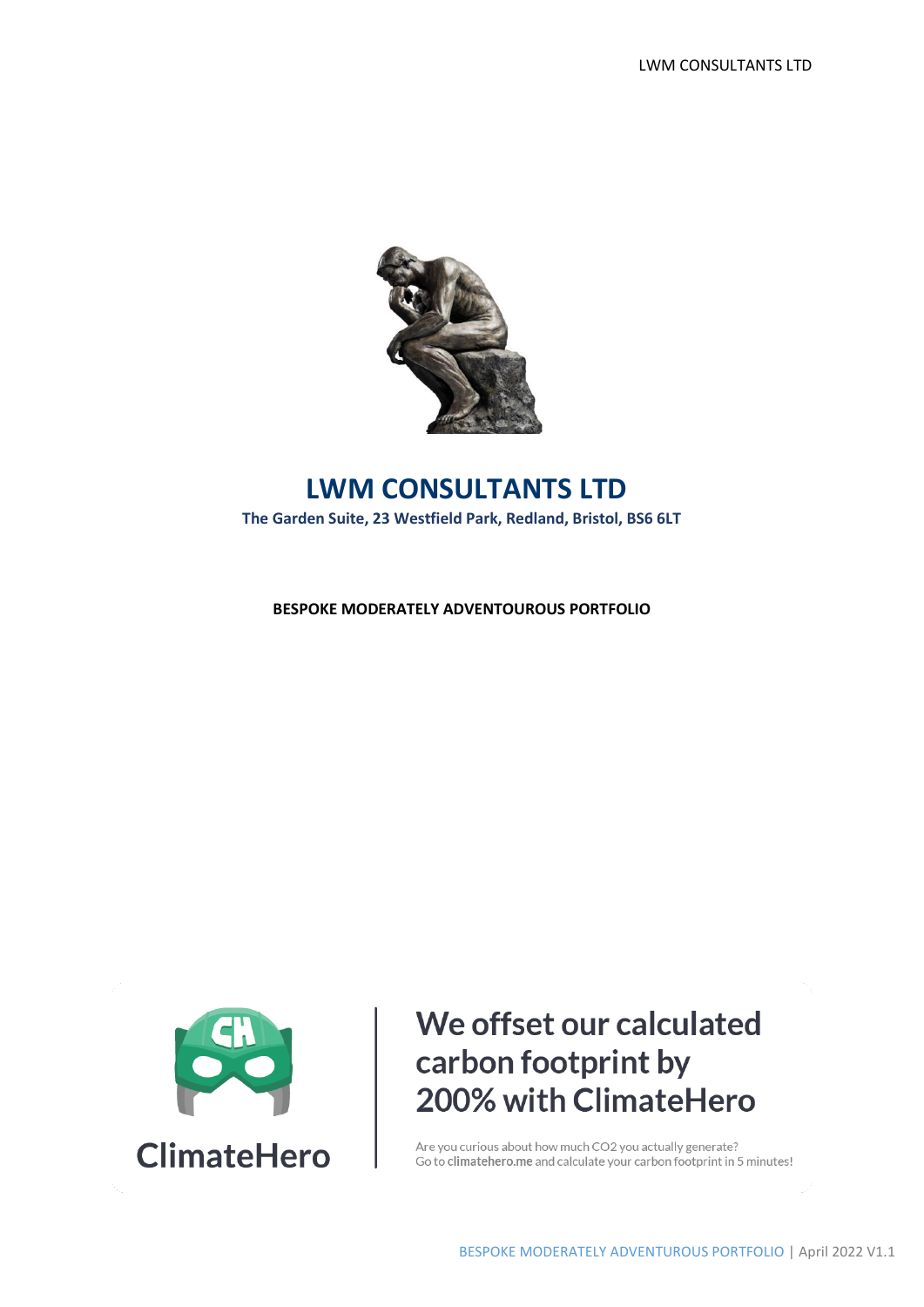**Aim** - The portfolio looks to deliver above inflation return (capital growth) through a combination of fixed interest, equity and property investments, but with a higher weighting to equities.

**Key points** - The portfolio has a higher content of equity exposure compared to the Cautious and Balanced Portfolios. Currently the portfolio holds approximately 21% in diversifying assets such as fixed interest, property and infrastructure, with the balance in equity funds. We believe this is the best way to provide potential upside growth with a higher level of risk, however there is less protection against downside risk. **This is a Bespoke Portfolio, and although some of the holdings are similar to the Moderately Adventurous Portfolio the key difference is that this Portfolio doesn't hold any Investment Trusts.**

**Asset allocation –** the portfolio will diversify your assets between funds offering exposure to different sectors of the market and regions. Creating the right mix of assets is an important part of the process of building a portfolio designed to meet your financial objectives. Your portfolio is monitored and reviewed on an ongoing basis to ensure that it remains in line with your risk profile.

|                                                            | 2021/2022               |
|------------------------------------------------------------|-------------------------|
|                                                            | <b>Asset Allocation</b> |
| <b>Diversified Assets</b>                                  | 21.00%                  |
| <b>Equities</b>                                            |                         |
| <b>Europe including UK</b>                                 | 19.00%                  |
| US                                                         | 14.00%                  |
| <b>General Global</b>                                      | 23.00%                  |
| <b>Emerging Markets and Asia Including Japan and China</b> | 23.00%                  |
|                                                            | 100.00%                 |

**Risk -** The table below shows the potential volatility (rapid or unpredictable changes, especially for the worse, in the portfolio value at any given point in time) of the proposed holdings based on past performance. For example, over 15 years, the proposed holdings returned 12.77% p.a., the volatility on the upside and downside was 13.91%. This means at any point in time the average maximum downside was -1.14%, and upside 26.74%. These are purely a guide and are not guaranteed. The actual figures could be higher or lower at any single point in time.

|          | Return | Volatility |
|----------|--------|------------|
| 1 Year   | 28.59% | 9.28%      |
| 3 Years  | 15.98% | 14.59%     |
| 5 Years  | 18.71% | 12.34%     |
| 10 Years | 15.04% | 11.81%     |
| 15 Years | 12.77% | 13.91%     |

We aim to deliver positive returns over the medium to long term with volatility similar to the FTSE World Index. **Both returns and volatility are not guaranteed but act as a guide.** 

You should also consider specific risks such as inflationary risk, counterparty risk and risks arising from a lack of diversification.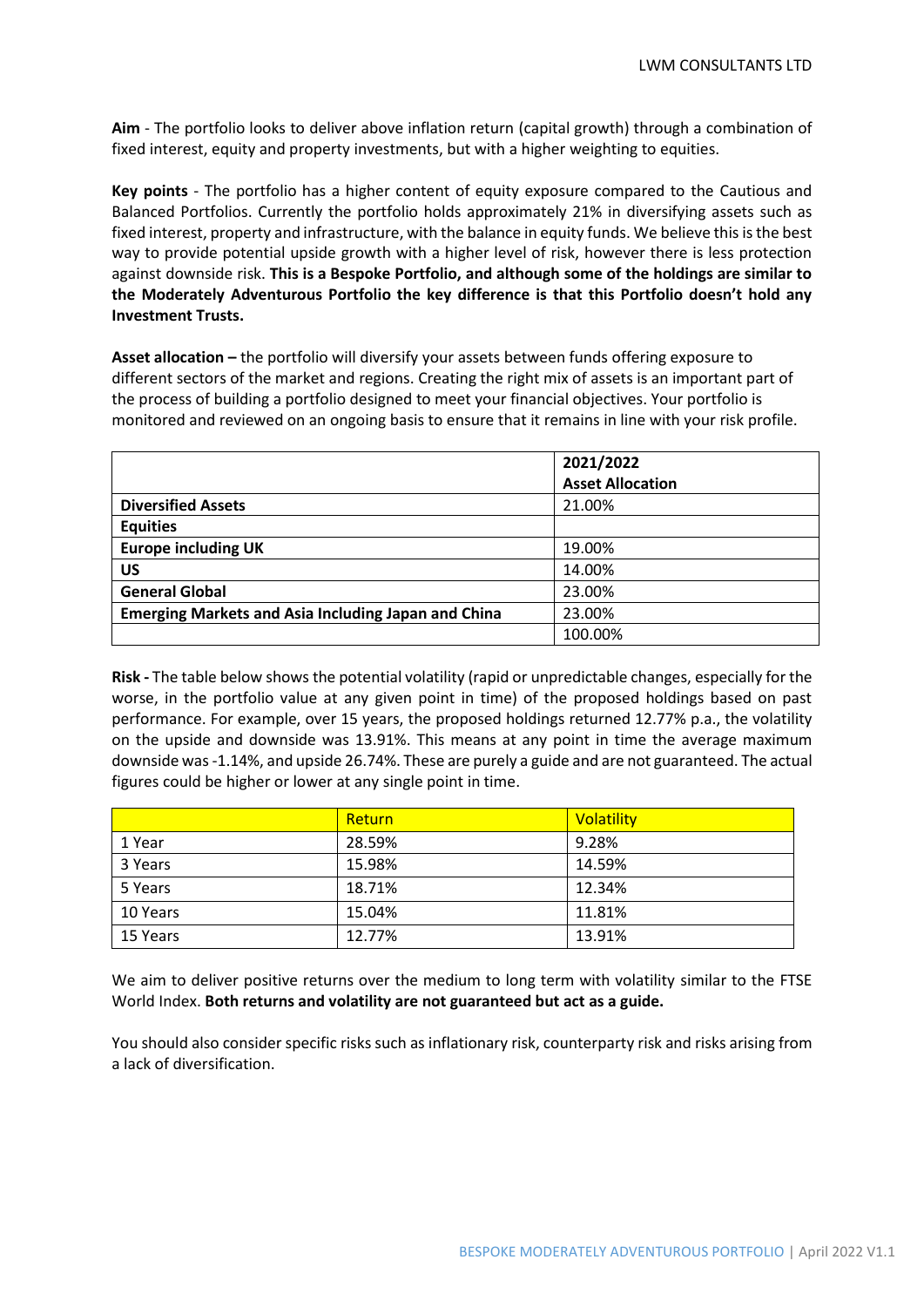**Market shocks -** The table below takes five past market shocks and shows how the holdings **in the portfolio as at 1 July 2021** would have performed both in the year of, and after the event. This reflects the fund charges but does not account for any product charges or advice fees.

|                               | <b>Black Monday</b> | September 11           |           |               | <b>WorldCom Bankruptcy</b> |
|-------------------------------|---------------------|------------------------|-----------|---------------|----------------------------|
| 1987                          | 1988                | 2001                   | 2002      | 2002          | 2003                       |
| $-39.25%$                     | 25.81%              | $-10.28%$              | $-25.19%$ | $-25.19%$     | 45.42%                     |
|                               |                     |                        |           |               |                            |
| <b>Global Economic Crisis</b> |                     | <b>Eurozone Crisis</b> |           | <b>Brexit</b> |                            |
| 2008                          | 2009                | 2011                   | 2012      | 2016          | 2017                       |
| $-28.26%$                     | 38.10%              | $-6.62%$               | 15.37%    | 20.45%        | 23.98%                     |

Putting this in context, the table below shows what £150,000 invested on 1 January 2008 would have been worth each December from 2008 to 2012 (including all fees and charges), based on the proposed portfolio:

|                  | % return (cumulative) | Monetary Amount (£) |
|------------------|-----------------------|---------------------|
| 31 December 2008 | $-26.50\%$            | £105,510.00         |
| 31 December 2009 | $-3.84%$              | £144,232.00         |
| 31 December 2010 | 18.03%                | £177,044.00         |
| 31 December 2011 | 8.56%                 | £162,845.00         |
| 31 December 2012 | 17.06%                | £185,594.00         |

The average return after charges from 1 January 2008 to 31 December 2012 was 3.41% p.a.; this reflects two down periods in 2008 and 2011.

**Time period return:** The table below shows the best and worst returns over 3 months, 1 year and 3 years:

|          | <b>Best</b> (%)     | Worst (%)             |
|----------|---------------------|-----------------------|
| 3 months | 24.20 (04/20-06/20) | $-13.58(01/20-03/20)$ |
| 1 year   | 49.19 (04/20-03/21) | $-3.81(01/18-12/18)$  |
| 3 years  | 21.61 (10/15-09/18) | 6.29 (04/17-03/20)    |

**Loss of capital -** The portfolio is positioned as a long-term investment (5 years plus). The aim is to achieve a positive outcome over the investment period; although past performance is no guide to future performance and investments can fall as well as rise.

The table above highlights that there will be movements in the value of the investment (both positive and negative) during this time frame. The figures do not reflect any withdrawals or additional investments.

There is the potential for capital loss particularly where the investment is encashed during a down period (in this example 2008 and 2009). Even encashing on 31 December 2011 would have achieved a positive return on the initial investment.

## **SPECIAL NOTE: You should note that the holdings can and do change; the figures shown above are illustrative only and are not a guarantee of what might happen in the future.** They aim to demonstrate the potential risks, and volatility, based on five past market shocks, with no prediction of future events.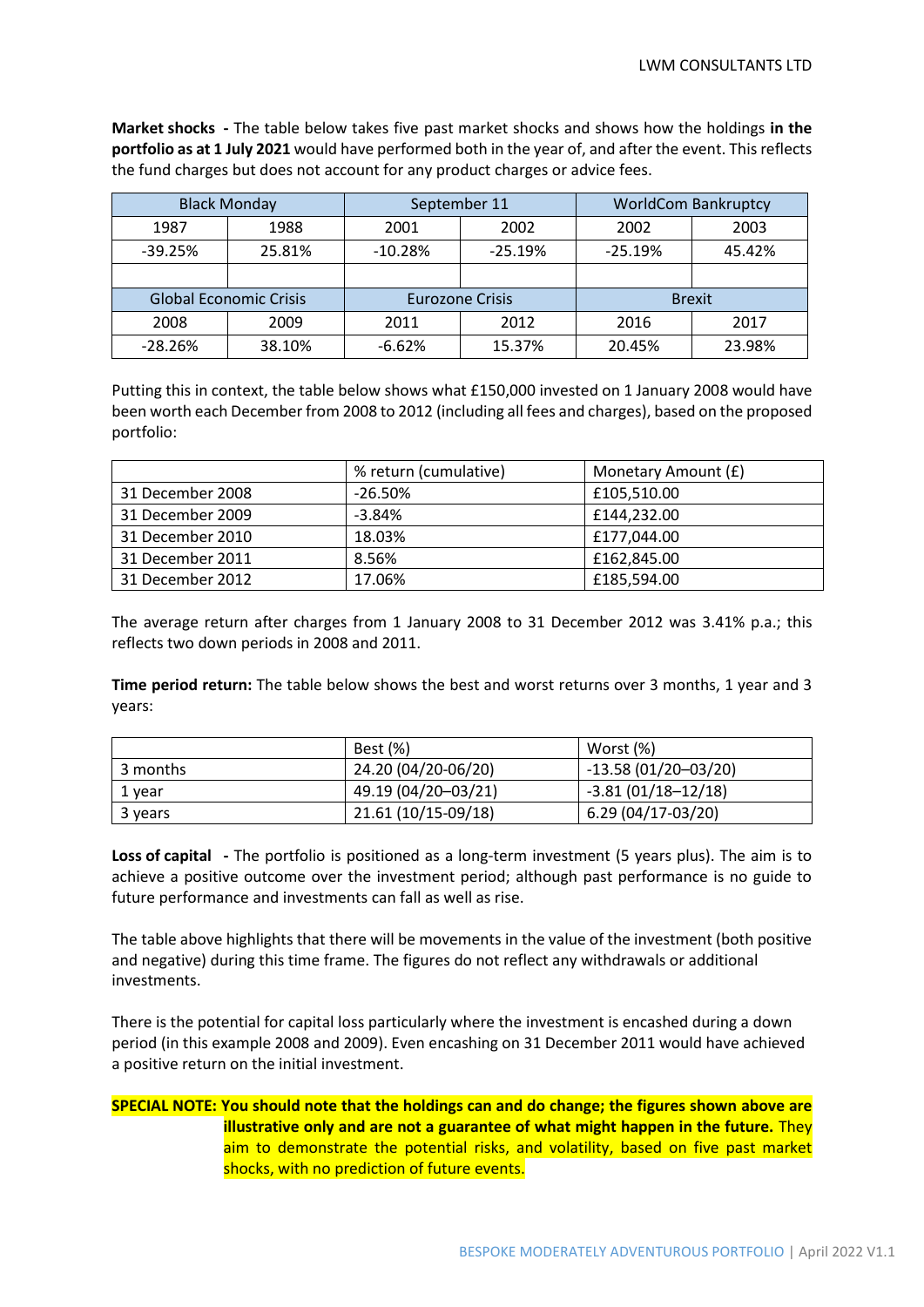## **BESPOKE MODERATELY ADVENTUROUS PORTFOLIO PEFORMANCE**

The Portfolio was launched on 1 January 2018. The total return up to 31 March 2022 was 25.77% against a benchmark return of 28.09%.



Portfolio vs Benchmark – 1 January 2018 – 31 March 2022

|                               | 2018     | 2019   | 2020   | 2021   | 2022     | <b>Since</b>  |
|-------------------------------|----------|--------|--------|--------|----------|---------------|
|                               |          |        |        |        |          | Launch        |
| <b>Bespoke Moderately</b>     | $-6.87%$ | 19.90% | 14.28% | 8.56%  | $-9.22%$ | 5.55% p.a.    |
| <b>Adventurous Portfolio</b>  |          |        |        |        |          |               |
| <b>LWM Benchmark</b>          | $-6.07%$ | 17.25% | 8.58%  | 11.68% | -4.08%   | $6.00\%$ p.a. |
| <b>IA Flexible Investment</b> | $-6.64%$ | 15.64% | 7.01%  | 11.38% | $-3.65%$ | 5.19% p.a.    |
| <b>Benchmark</b>              |          |        |        |        |          |               |

|                                                           | 1 Year to<br>31/03/19 | 1 Year to<br>31/03/20 | 1 Year to<br>31/03/21 | 1 Year to<br>31/03/22 |
|-----------------------------------------------------------|-----------------------|-----------------------|-----------------------|-----------------------|
| <b>Bespoke Moderately Adventurous</b><br><b>Portfolio</b> | 4.73%                 | $-12.27\%$            | 44.44%                | $-2.66%$              |
| <b>LWM Benchmark</b>                                      | 4.65%                 | $-6.90%$              | 30.80%                | 3.83%                 |
| <b>IA Flexible Investment Benchmark</b>                   | 3.34%                 | $-8.05%$              | 29.36%                | 4.98%                 |

**Note:** RPI is a measure of inflation. Cash is a means of demonstrating an upward curve with no stock market volatility.

**BENCHMARKS:** The key measure for us is to outperform a fund that tracks an index over the medium to long term. Within each sector, we will have funds that perform differently. We have set a benchmark which accurately and fairly reflects what we are aiming to do. The benchmark is tradeable and therefore can be invested in.